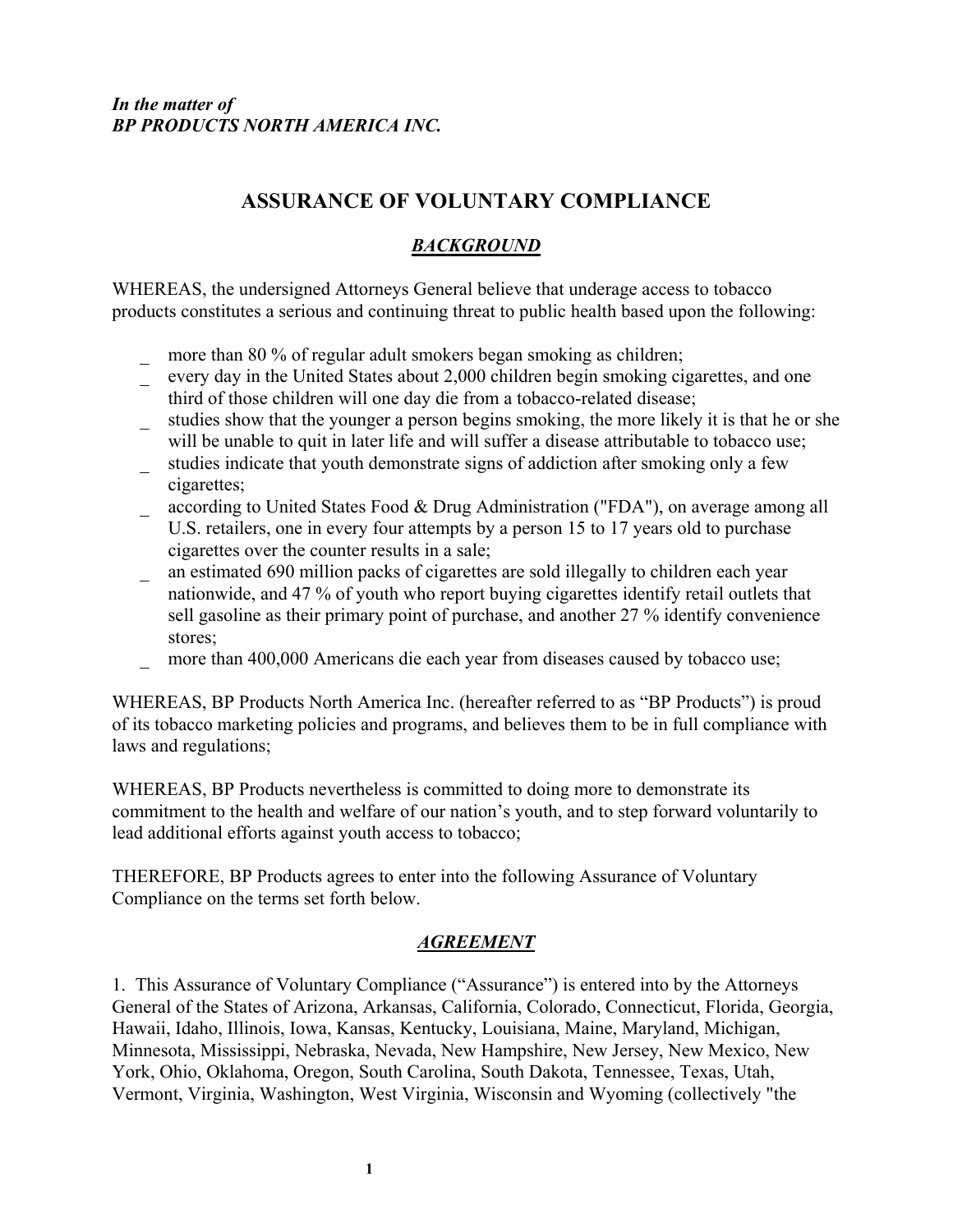undersigned Attorneys General")<sup>[1](#page-1-0)</sup> on behalf of their respective states and commonwealths (collectively "the States") and BP Products.

2. This Assurance follows an analysis of compliance check data collected by the FDA and by state authorities under the Synar Amendment, section 1926(b)(2) Public Health Service Act [42 USC 300x-26(b)(2)] 1992. Such data indicate that retail outlets operating under the BP and/or Amoco trademarks made tobacco sales to persons under the age of 18 in controlled compliance checks. The Attorneys General believe that such sales, and/or the corporate policies and practices that result in such sales, may violate the Consumer Protection statutes<sup>2</sup> of their

 $\overline{a}$ 

<span id="page-1-1"></span>**2** A.R.S. § 44-1521 et seq. (AZ); Arkansas Code Annotated 4-88-101 et seq.; Cal. Bus. & Prof. Code § 17200 et seq. (CA); Colorado Consumer Protection Act, §§ 6-1-101, et seq., C.R.S. (2001); Conn. Gen. Stat. § 42-110a et seq. (1993) (CT); Fla. Stat. Ann. §501.201 (West) (FL); O.C.G.A. 10-1-390 et seq. of the Fair Business Practices Act (GA); Haw. Rev. Stat. § 481A-1 et seq. (HI); Idaho Code Section 48-601 et seq; Illinois Consumer Fraud and Deceptive Business Practices Act, 815 ILCS § 505/1 et seq.; Iowa Code § 714.16 (2001); K.S.A. 50-623, et seq. (KS); KRS 367.110-367.300 (KY); La. Rev. Stat. Ann. §51:1501 (West) (LA); Me. Rev. Stat. Ann. tit. 5 § 206 et seq. and tit. 10 § 1211 (ME); Maryland Annotated Code, Commercial Law Article, §§13-101 et seq.; Michigan Consumer Protection Act, MCL 445.901 et seq.; Minn. Stat. s. 325F.68-.69 (prevention of consumer fraud) and s. 325D.43-.48 (2000) (MN); Miss. Code Ann. §75-24-1 (MS); Uniform Deceptive Trade Practices Act, Neb.Rev.Stat. § 87-301 et seq. (Reissue 1999) (NE); Nevada Revised Statutes Chapter 598; NH Rev.Stat.Ann. 358-A (1995 Michie

<span id="page-1-0"></span>**<sup>1</sup>** For the states of Arizona, California, Hawaii, Idaho, Maine, Nevada, New Hampshire, New Mexico, Oregon, Utah, Vermont and Washington, in which BP Products has no BP or Amoco branded retail outlets as of the Date of Execution of this Assurance, the Assurance shall apply if and when BP Products develops or acquires such outlets in such state. Of the jurisdictions listed in paragraph 1, Georgia is not represented by its Attorney General, but by the Administrator of the Fair Business Practices Act, and, with regard to Virginia, this document will be titled an "Agreement."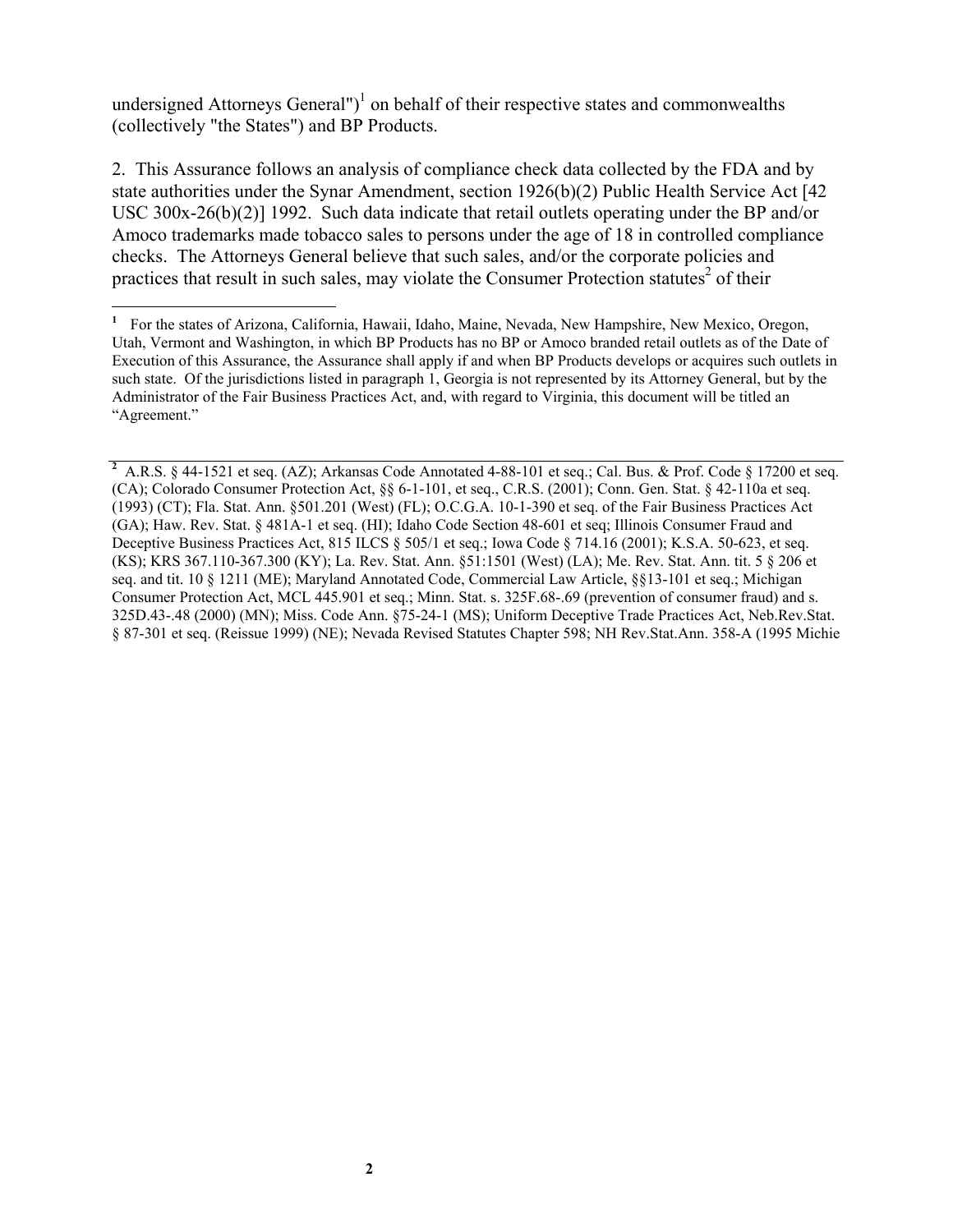respective states. BP Products believes that it sells tobacco products in full compliance with applicable laws and regulations.

3. BP Products is a Maryland corporation having its principal place of business in Illinois. BP Products sells branded motor fuel through more than 13,000 outlets in 36 states. BP Products directly owns and operates approximately 900 of these retail outlets. The remaining outlets are owned or operated by third party independent businesses and entrepreneurs, who contract with BP Products for permission to sell motor fuel under the BP and Amoco trademarks. Some of these independent operators are dealers who sell motor fuel to consumers at retail; others function as wholesalers or jobbers who in turn sell to other independent retailers; still others operate outlets for BP Products on a commission basis as independent contractors. BP Products maintains that it does not control whether or how these independent operators choose to sell tobacco products.

4. BP Products has expressed its continuing commitment to employing tobacco retailing practices that are designed to prevent the sale of tobacco products to minors. Without admitting liability for any acts, practices or policies described or referred to herein, BP Products voluntarily agrees to enter into this Assurance and to abide by the provisions set forth herein in connection with its BP and Amoco branded retailing activities in each signatory state. The undersigned Attorneys General, for their part, also agree to abide by the provisions set forth herein.

 $\overline{a}$ 

Butterworth, and Supp. 2001 West) (NH); N.J.S.A. 56:8-1 et seq. (NJ); NMSA 1978, §§ 57-12-1 et seq. (NM); R.C. 1345.01 et seq. (OH); New York Executive Law §63(12) and General Business Law Article 22-A;15 O. S. (2001) § 751 et seq. (OK); ORS 646.605, et seq. (OR); S.C. Code Ann., § 39-5-10 et seq. (1976, as amended) (SC); S.D. Codified Laws Ann. Chapter 37-24 (SD); Tenn. Code Ann.§47-18-101 et seq. (TN); Tex. Bus. & Com. Code Ann. §17-41 (Vernon) (TX); Utah Code Ann. §§13-5-1 through 13-5-18 & 13-11-1 through 13-11-23; Vermont Consumer Fraud Act, 9 V.S.A. §2451 et seq.; Virginia Consumer Protection Act, Va. Code § 59.1-196 et seq.; Wash. Rev. Code Ann. § 19.86.020 (WA); W. VA Code 46A-1-101 et seq. (WV); Wis. Stat. § 100.18(1) (WI); Wyo. Stat. § 40- 12-101 et seq. (WY).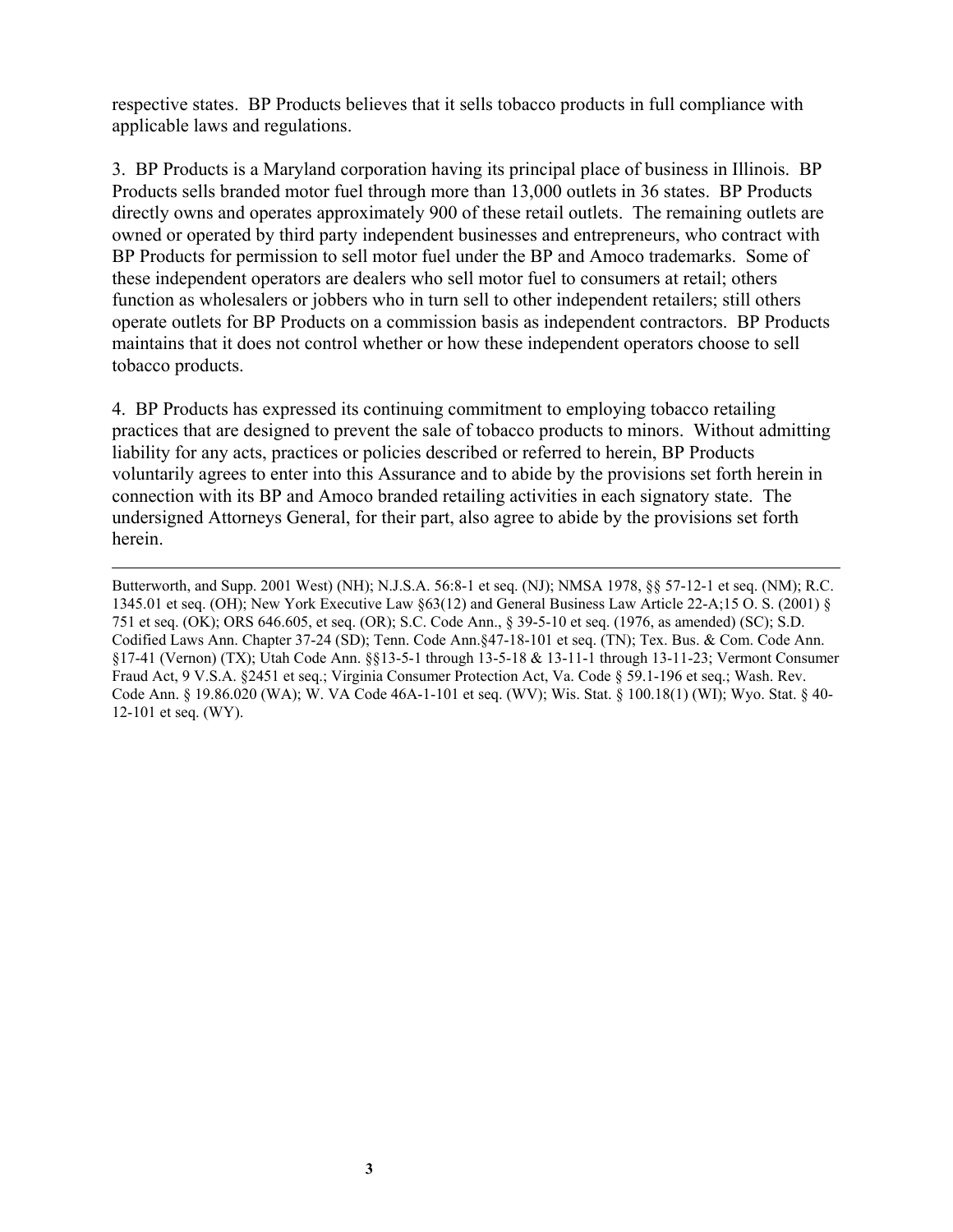5. The parties reserve the right to discuss the appropriateness of any or all of the provisions of this Assurance as they are implemented, having due regard for changes in laws and regulations, as well as changes in equipment, technology, or methodology of retail sales over time. Any modifications to these provisions shall be by prior written agreement of BP Products and the affected undersigned Attorneys General.

6. The undersigned Attorneys General, on behalf of their respective States, agree to release and hold harmless BP Products, and its officers, employees, directors, successors, assigns, principals, and agents, from any and all causes of action as may arise under the laws referred to in footnote 2 above, insofar as those causes concern tobacco sales occurring on or before the Date of Execution of this Assurance, as defined below. Nothing herein shall affect other remedies available to any state or local jurisdiction in connection with a past or future underage sale of tobacco at a particular retail location. Before seeking to enforce this Assurance, a signatory Attorney General shall contact BP Products to attempt to resolve the State's concerns. Failing resolution, the Attorneys General agree to provide BP Products thirty (30) days advance written notice before instituting any proceeding alleging a violation of this Assurance.

7. This Assurance may be executed in counterparts. This Assurance shall not be effective or considered executed until December 19, 2002 (hereinafter "Date of Execution"), by which date the signature of BP Products and all of the Attorneys General of the States listed in Paragraph 1 shall have been affixed.

8. No provision of this Assurance is intended or shall be interpreted to authorize conduct in violation of applicable local, state or federal law, which law supersedes any and all terms of this Assurance in conflict with such law.

9. The tobacco retailing practices set forth herein relate to efforts to prevent persons under legal age from having access to and using tobacco. Although tobacco is not the only item to which youth access is restricted, the term "youth access" is used herein as a shorthand reference to age restrictions on tobacco only. The term "tobacco" is intended to include cigarettes of all kinds (including bidis), cigars, loose tobacco, chewing tobacco, and snuff, to the extent such substances are or in the future may be offered for sale at BP and Amoco branded retail outlets.

#### I. *EMPLOYEE POLICIES FOR SALE OF TOBACCO PRODUCTS TO MINORS*

BP Products voluntarily agrees to implement the following hiring and training policies relating to youth access to tobacco at all retail outlets it owns and operates under the BP and Amoco brands:

#### A. *Employee Hiring*

- 1. BP Products shall attempt to minimize the use of persons under the legal age for purchasing tobacco in positions that may involve selling tobacco.
- 2. As part of the interview process, BP Products shall inform applicants for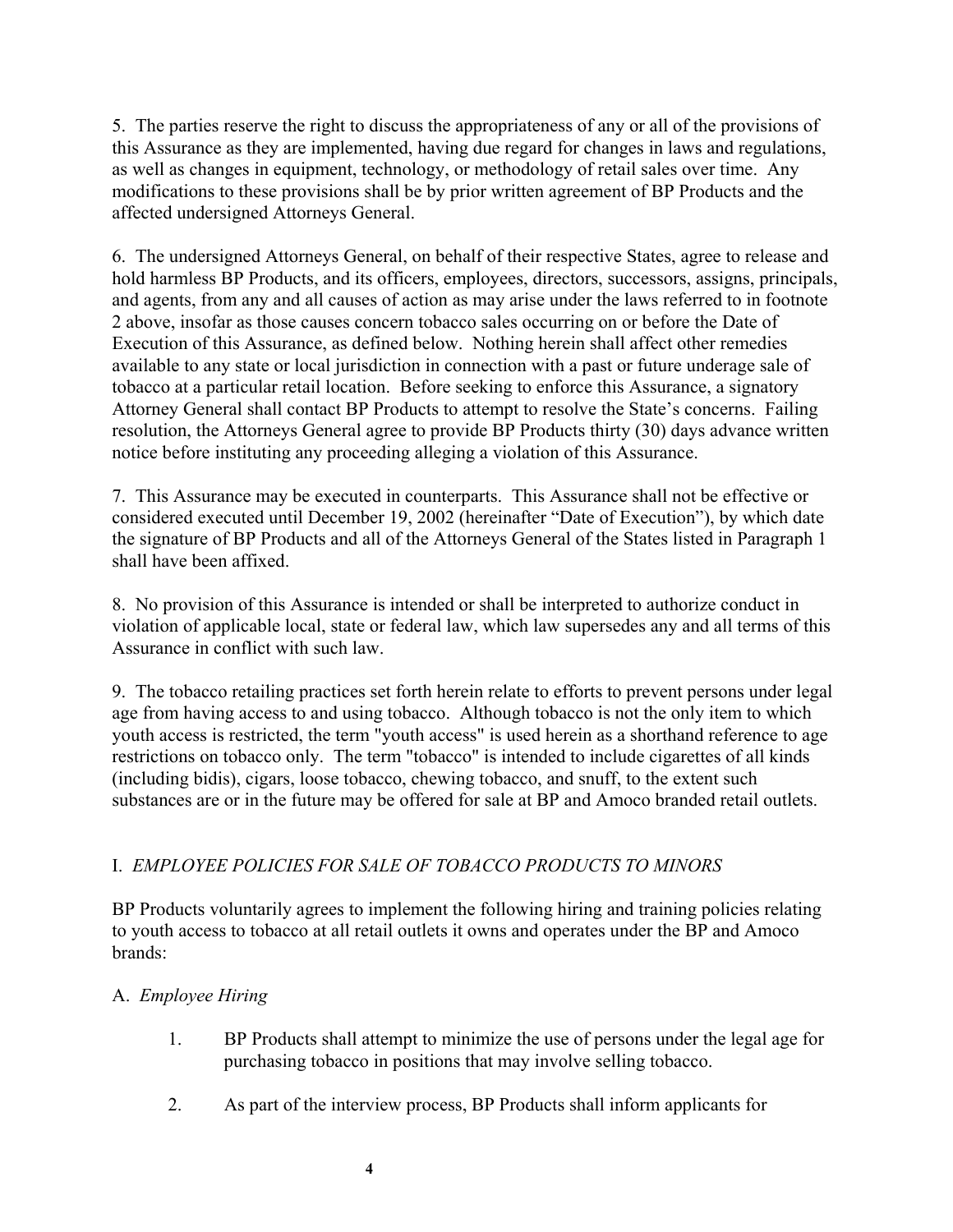positions that may involve selling tobacco, or may involve supervising anyone who sells tobacco, of the importance of complying with laws relating to youth access. The information BP Products provides shall include references to company policies, legal consequences, and health concerns associated with youth access.

- 3. BP Products shall ask all applicants for positions as store managers about past violations of prohibitions on selling or supplying tobacco to minors by that person or anyone under that person's supervision, and BP Products in its discretion shall give appropriate consideration under the circumstances to such violations in making hiring decisions.
- 4. BP Products shall inform each new hire for a position that may involve the sale of tobacco, before he or she assumes any job responsibilities, that: (a) the employee's compliance with youth access laws and policies will be taken into account in connection with promotion and retention decisions; (b) BP Products monitors employee compliance with youth access laws and policies; and (c) failure to comply with youth access laws and policies may constitute grounds for discharge. BP Products also shall provide the new hire this information in writing and shall require the employee to sign an acknowledgment that he/she has read and understands the information provided.

#### B. *Employee Training*

- 1. Before assuming any job duties that involve or may involve the sale of tobacco, a BP Products employee shall receive a copy of the company's policies and procedures regarding the sale of tobacco products and shall review them with his or her site manager. Within two (2) weeks of assuming such job duties, the BP Products employee shall receive training in the laws and company policies relating to tobacco.
- 2. Such training shall be performed by a person experienced in providing youth access training, or if conducted electronically shall be overseen by such person, and shall include, at a minimum, the following components:
	- a. A review of applicable federal, state, and local laws relating to youth access;
	- b. A review of all BP Products' policies relating to youth access;
	- c. An explanation of the reasons that the law and company policy deem youth access an important matter, including for example appropriate references to: (i) the age of most beginning users (currently the average age is 14); (ii) the fact that nicotine is addictive, and that young people may show signs of addiction after smoking only a few cigarettes; (iii) the fact that the younger a person becomes a regular tobacco user the more likely it is that he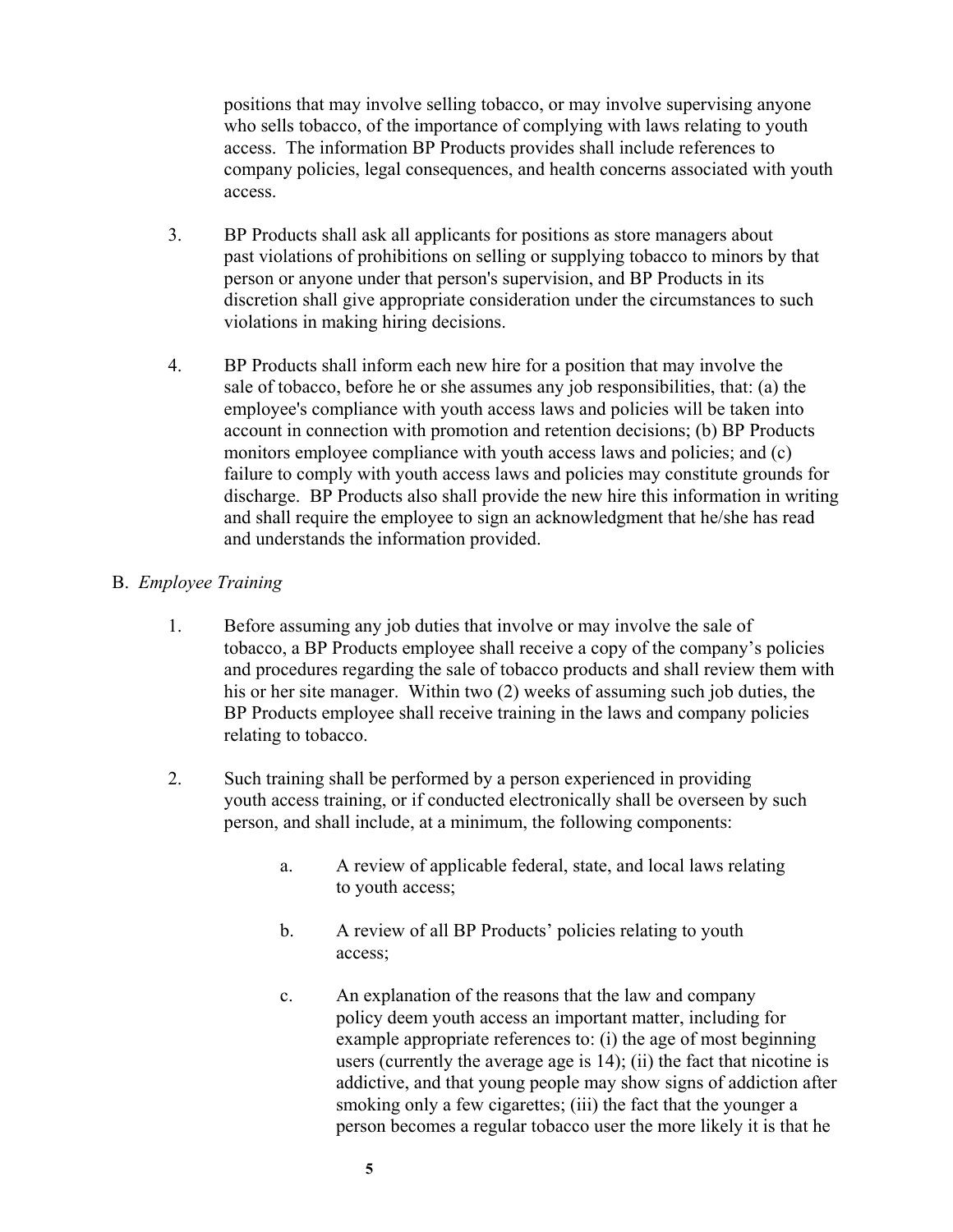or she will become addicted and will suffer serious health damage; and (iv) the fact that more than 400,000 Americans die each year from tobacco-related diseases;

- d. A review of the range of tobacco products, and, where applicable, smoking paraphernalia sold by BP Products, if any, to which BP Products' policies and/or youth access laws apply;
- e. A review of the law and company policies and procedures relating to requiring identification, including: (i) the age that triggers the I.D. requirement; (ii) acceptable forms of I.D.; (iii) features of an I.D. that must be checked, with particular emphasis on the government-issued forms of identification most commonly possessed by adults in the market area; (iv) how to tell if an I.D. may have been altered or is being misused; and (v) what an employee is to do if an I.D. appears altered or misused;
- f. An explanation of the fact that many illegal sales are made to minors who produce I.D.'s showing that they are in fact under the legal age, and the importance of devoting the time and effort needed to perform the necessary calculation to establish that a customer is of age;
- g. A review of prescribed methods, practical techniques, or stock phrases (if any are employed) for handling the following recurring situations: (i) asking for I.D.; (ii) making the necessary age calculation; (iii) declining to make a sale based on concerns relating to whether the I.D. has been altered or is being misused; (iv) declining to make a sale for failure to have an I.D.; (v) recognizing a potential "third party" sale; (vi) declining to make a sale that appears to be a "third party" sale; (vii) declining to make a sale of smoking paraphernalia (if any are sold); (viii) resisting customer pressure and handling a customer's abusive conduct; (ix) meeting special challenges associated with declining to sell tobacco to underage persons who are friends, acquaintances and/or peer group members; and (x) contacting the police when required by store policy to do so;
- h. Actual practice of the methods, techniques, and phrases (if any are employed) to be used in the situations described in the preceding paragraph;
- i. A written test to establish that the employee has fully acquired the knowledge required to perform in accordance with the laws and BP Products' policies relating to youth access. BP Products shall provide supplemental training to ensure that any weaknesses identified by such testing are remedied before tobacco responsibilities are assumed. The company shall retain for a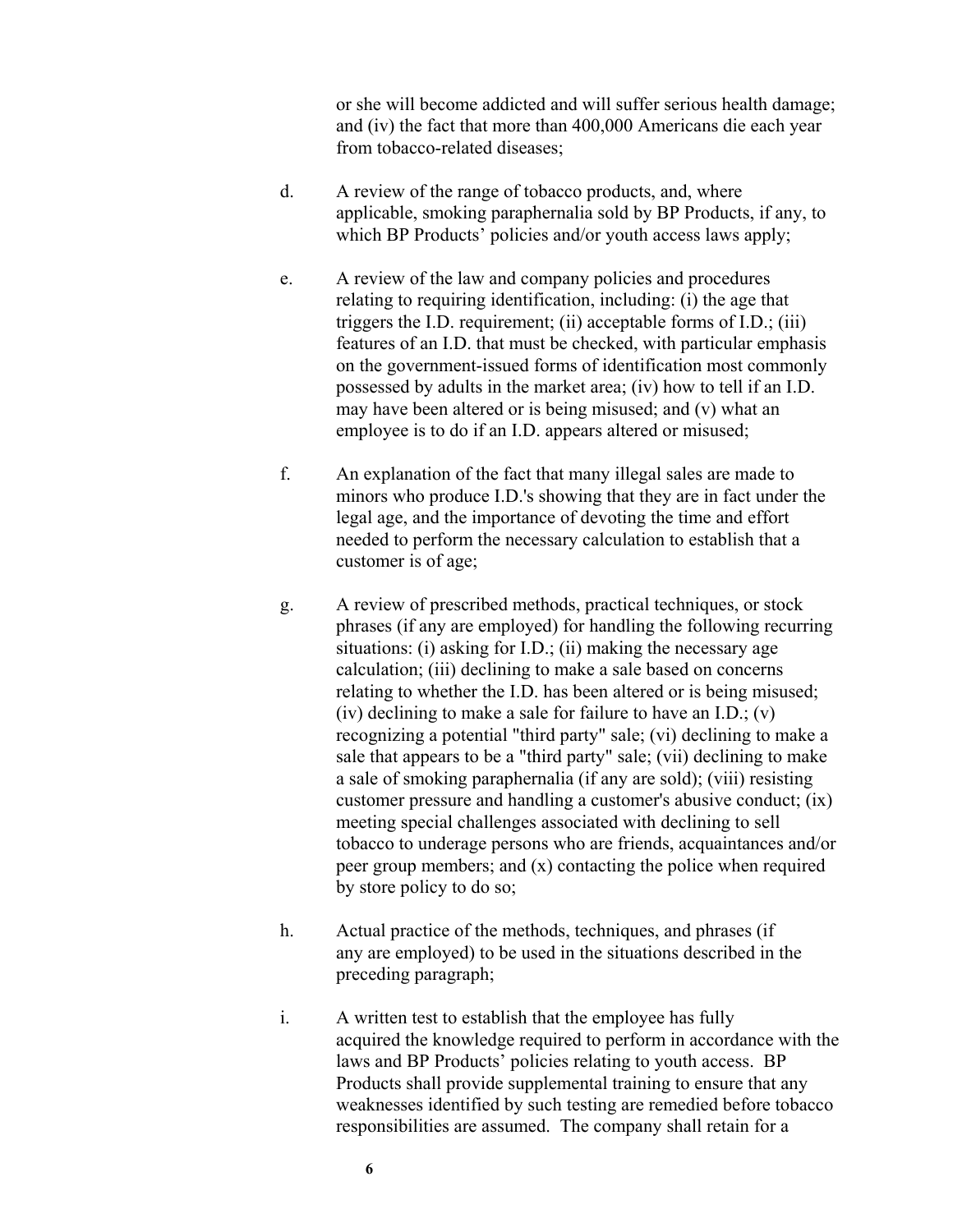reasonable period of time written tests completed by each employee;

- j. Instruction that an employee is not required to make a tobacco sale, and must decline to do so, if the circumstances reasonably suggest that doing so would violate the laws or company policies regarding youth access, and notification that the videotapes are periodically reviewed to ascertain whether youth access policies are being violated.
- 3. BP Products shall provide all employees who have responsibilities relating to tobacco additional training periodically to ensure that they maintain the requisite knowledge, skill, and motivation. Such training shall include a review of applicable youth access laws and BP Products' policies on youth access. BP Products shall require that each employee upon completion of such training sign an acknowledgment that he or she has read and understands the policy statements and other information provided.
- 4. In the event an employee sells tobacco products to minors in violation of state or local laws, or fails to pass a compliance check pursuant to Section III.B below, BP Products shall provide such employee with appropriate remedial attention.

#### II. *SUPPORT TOOLS*

BP Products voluntarily agrees to use, to the extent reasonable and practicable, the following support tools relating to youth access to tobacco at all retail outlets it owns and operates under the BP and Amoco brands:

- A. To the extent practicable, BP Products agrees to program its existing cash registers and, as existing cash registers are replaced with programmable ones, agrees to program new or replacement cash registers, to: (i) lock when a tobacco product is scanned; (ii) prompt the employee to I.D. the customer; (iii) require the clerk to enter the birth date shown on the I.D. or, if it cannot be programmed in that manner, display the date on or before which the customer must have been born in order to make a legal tobacco purchase; and (iv) indicate whether the tobacco sale can proceed. The cash register operator, in his or her discretion, may override the lock if the customer is beyond the age at which I.D. must be produced under prevailing company policies.
- B. BP Products agrees to post the statement "WE ID under 35" in the following locations: (i) a static cling sign attached to the front door, facing out; (ii) employee buttons; (iii) a 6" x 8" counter card, placed so as to be visible to customers; and (iv) 2" x 3" register toppers. BP Products reserves the right to change the manner in which it communicates the above message to employees and customers through signage to the extent that the overall effectiveness in communicating the message is not significantly diminished. In addition, BP Products agrees to make available to employees for distribution (as appropriate) to customers cards that provide a phone number through which a customer may obtain further explanation of BP Products' youth access policies.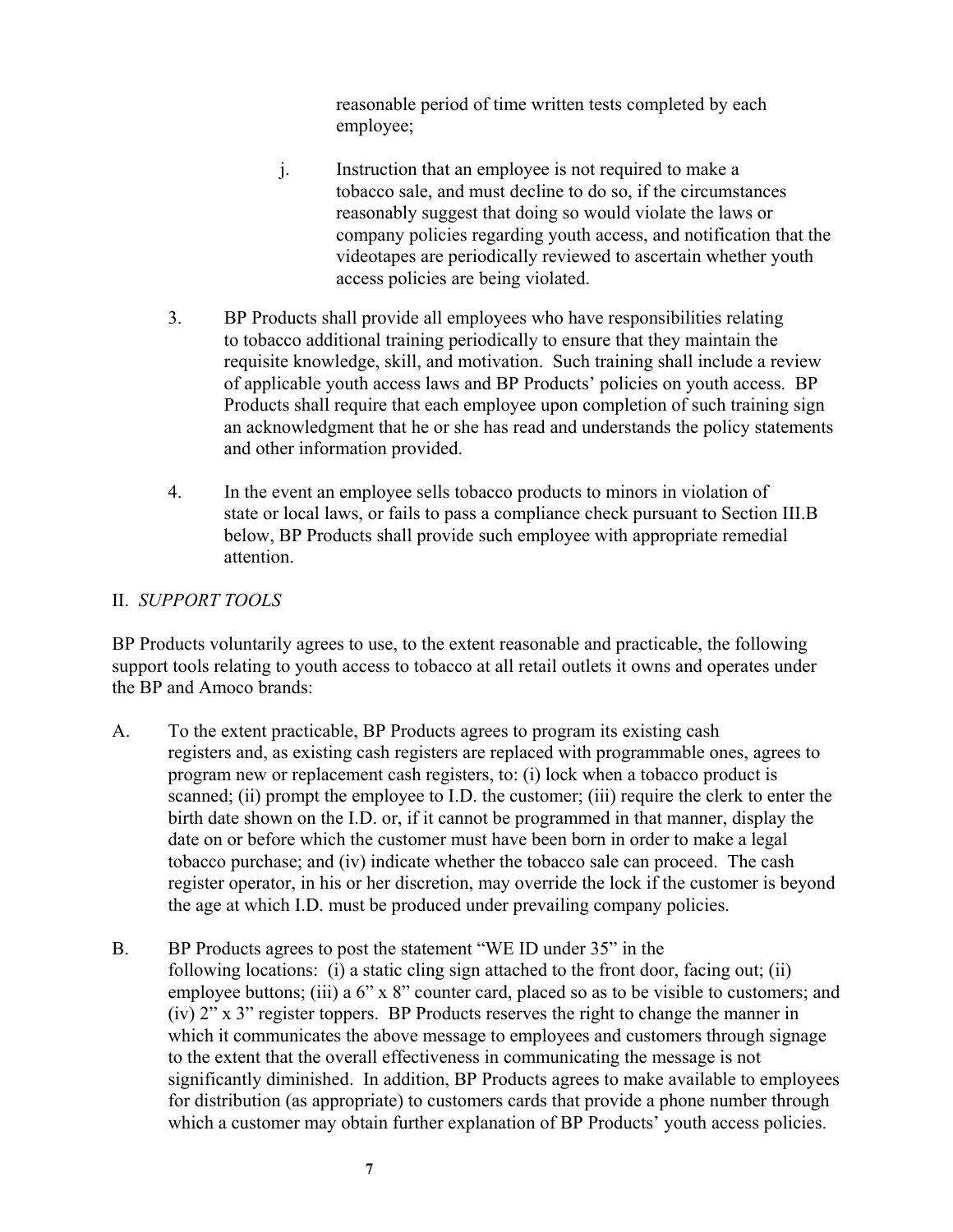- C. To the extent that BP Products determines in its discretion that youth access performance at a given retail outlet would significantly benefit, each employee at such outlet with responsibility for selling tobacco shall be reminded each time he or she begins a shift of the importance of performing proper I.D. checks for tobacco purchases, through a sign-in sheet, a cash register prompt, or other means.
- D. BP Products agrees periodically to monitor developments in technology relating to electronic age verification devices and systems and consider employing such devices and systems to the extent reasonable and practicable. This Assurance does not require or authorize BP Products to retain specific information identifying individual purchasers, nor do they require BP Products to use any particular device or system.

#### III. *SELF-MONITORING MEASURES*

BP Products voluntarily agrees to implement, to the extent reasonable and practicable, the following self-monitoring measures relating to youth access to tobacco at all retail outlets it owns and operates under the BP and Amoco brands:

## A. *Supervision and Accountability of Employees*

- 1. BP Products agrees to instruct the on-site supervisor immediately upon assuming responsibility for supervising employees selling tobacco to monitor staff compliance with youth access laws and policies on an ongoing basis, and agrees to inform the supervisor that instances of compliance and non-compliance with youth access laws and policies on the part of those supervised will be given serious consideration in connection with that supervisor's periodic performance review and in connection with subsequent decisions relating to the supervisor's compensation, promotion, and retention.
- 2. Each store manager shall report all violations of federal, state, and local laws concerning the sale of tobacco products to minors occurring at the store to a designated person in the appropriate Business Unit within a reasonable time following the violation.

#### B. *Compliance Checks*

For a period of five (5) years from the Date of Execution of this Assurance, BP Products agrees to arrange for an independent entity to perform annual compliance checks of 50 percent of its company operated outlets that sell tobacco in the States whose Attorneys General are party to this Assurance. The independent entity will be instructed to perform the checks for the purpose of obtaining an accurate and reliable indication of actual employee practices in connection with tobacco sales, rather than for the purpose of ensuring favorable results. The compliance checks will proceed as follows:

1. The independent entity will randomly select which outlets will be checked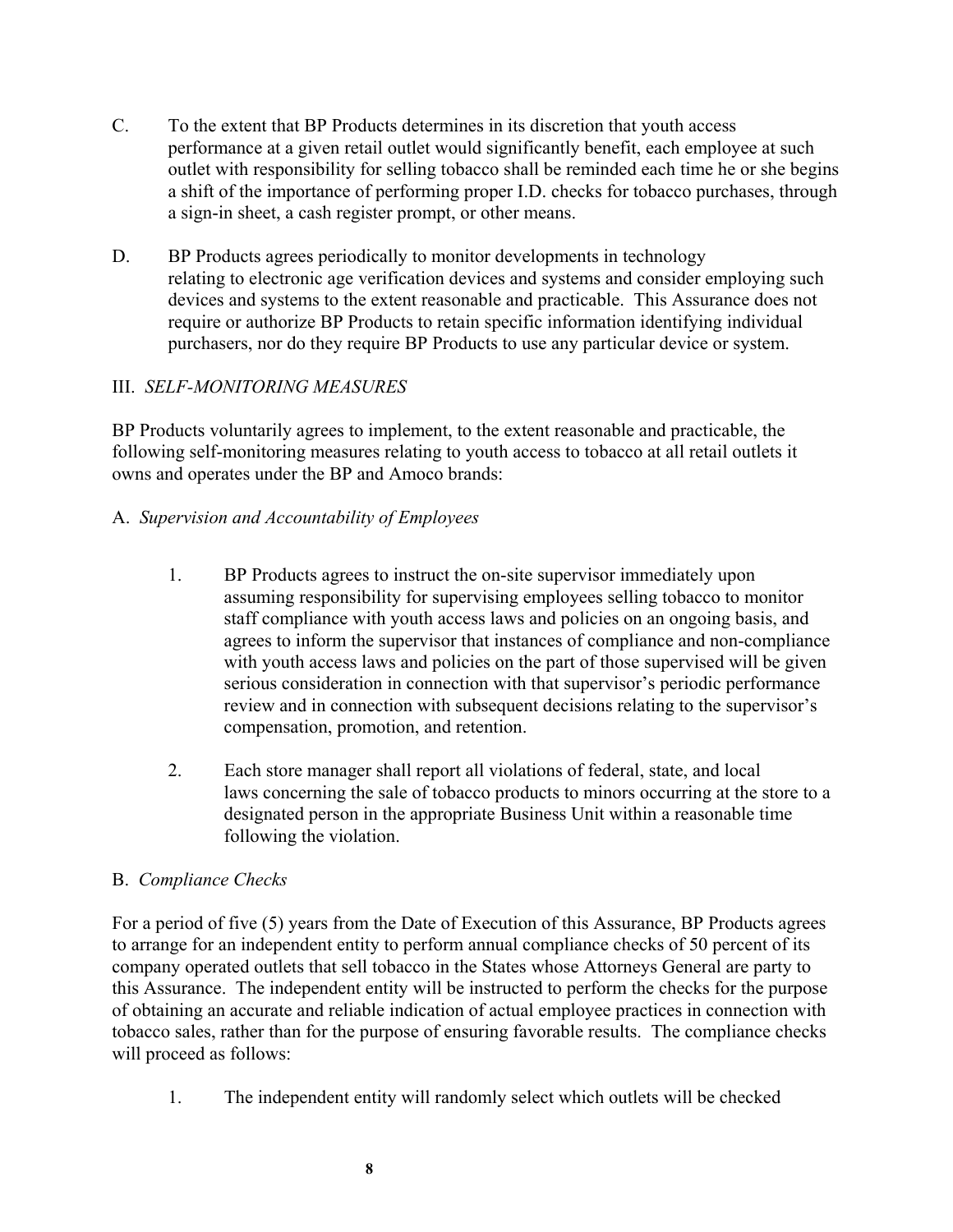from among the States whose Attorneys General are party to this Assurance. No outlet selected to be checked will be identified to BP Products, directly or indirectly, until after the check of that outlet is completed.

- 2. The compliance checks will be conducted using a person of legal age to buy tobacco who is within the age range requiring that he or she be asked to produce identification to test whether identification is requested as required by store policy. The check will determine whether the employee selling the tobacco product asked the purchaser to produce identification.
- 3. For purposes of retaining an independent entity to perform the compliance checks, BP Products agrees to evaluate the performance of the entity on the basis of the competency of the entity's performance in obtaining an accurate and reliable indication of actual employee practices in connection with the sale of tobacco, rather than on the basis of whether the results were favorable.
- 4. The undersigned Attorneys General agree not to institute legal proceedings under the laws referred to in footnote 2 above, insofar as those proceedings are based on any tobacco sales that are made during compliance checks conducted pursuant to this section.

#### C. *Videotapes*

In all BP and Amoco branded company owned and operated outlets that have one or more security cameras designed and placed to videotape transactions at the cash register, BP Products agrees to adopt the following policies and procedures:

- 1. The security cameras will continuously videotape sales transactions at the cash register.
- 2. Supervisory personnel will periodically review portions of the tapes to monitor employee performance, including but not limited to compliance with youth access laws and policies.
- 3. Such reviews will be conducted in a manner that does not permit an employee to predict which shifts or transactions are likely to be reviewed.
- 4. As soon as practicable after a review discovers an apparent violation of youth access policies, the supervisor shall meet with the employee whose performance was reviewed for the purpose of informing him/her of the fact that a review was performed and discussing the employee's performance. In addition, if BP Products intends to retain the employee, BP Products will inform the employee of the consequences of the violation and any subsequent violations, will provide such employee appropriate remedial attention, and will inform the employee that he or she may be the subject of additional reviews in the future.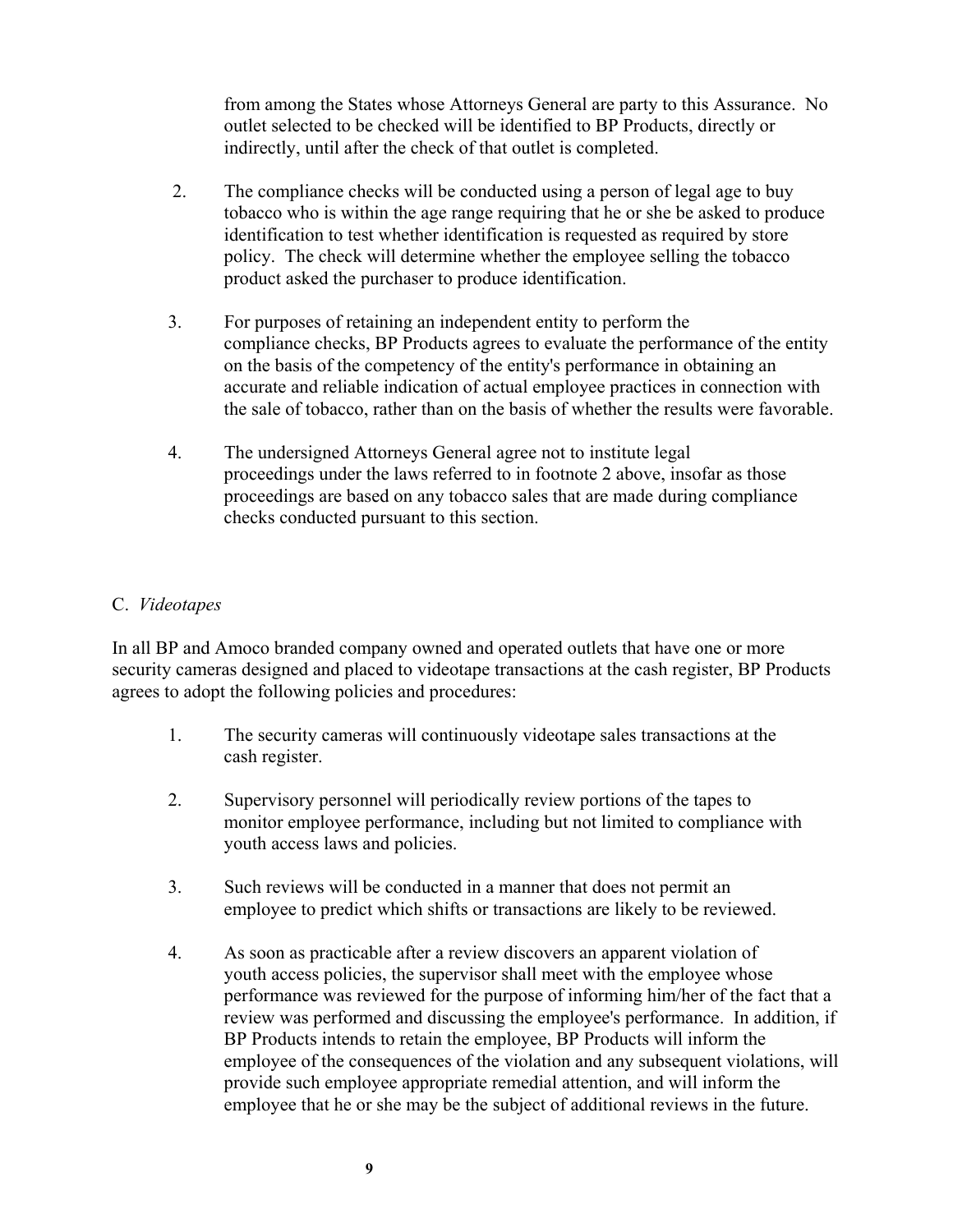#### D. *Youth Access Designee*

BP Products agrees to designate an appropriate employee in each Business Unit to be responsible for monitoring implementation of this Assurance, including reviewing reports of violations of laws concerning the sale of tobacco products to minors.

#### IV. *VENDOR-ASSISTED SALES*

BP Products voluntarily agrees to implement, to the extent reasonable and practicable, the following vendor-assisted sales practices relating to youth access to tobacco at all retail outlets it owns and operates under the BP and Amoco brands:

- A. Except for the Tobacco Central outlet located in Dyer, Indiana, BP Products agrees to display and store all cigarettes in a format that does not permit a customer to take possession of them without requesting an employee's assistance in retrieving them from a restricted-access location. To the extent that BP Products determines, in its discretion, that physical lay-out, customer service considerations, and other relevant circumstances make it feasible to apply this restricted-access policy to other tobacco products, BP Products agrees to consider doing so.
- B. BP Products agrees not to use vending machines to sell tobacco products at any retail outlets that it owns and operates under the BP and Amoco brands.

## V. *OTHER TOBACCO POLICIES*

#### A. *Written Employee Policies*

BP Products agrees to put into writing the employee policies regarding the sale of tobacco products that it adopts pursuant to this Assurance. BP Products agrees to include in such employee policies the following:

- 1. A policy requiring that no one under the legal age for purchasing tobacco is permitted to purchase smoking paraphernalia including lighters, matches, cigarette papers and pipes.
- 2. A policy that youth access to tobacco will be given comparable treatment to underage access to alcohol in employee training and discipline, except where differences in the law require differences in policy.
- 3. A policy against selling single cigarettes or other modes of packaging cigarettes in quantities less than otherwise commercially available (e.g., so-called "kiddie packs" of fewer than twenty cigarettes).
- 4. A policy against distribution of free samples of tobacco products on store property.
- 5. A policy requiring that an I.D. be checked in connection with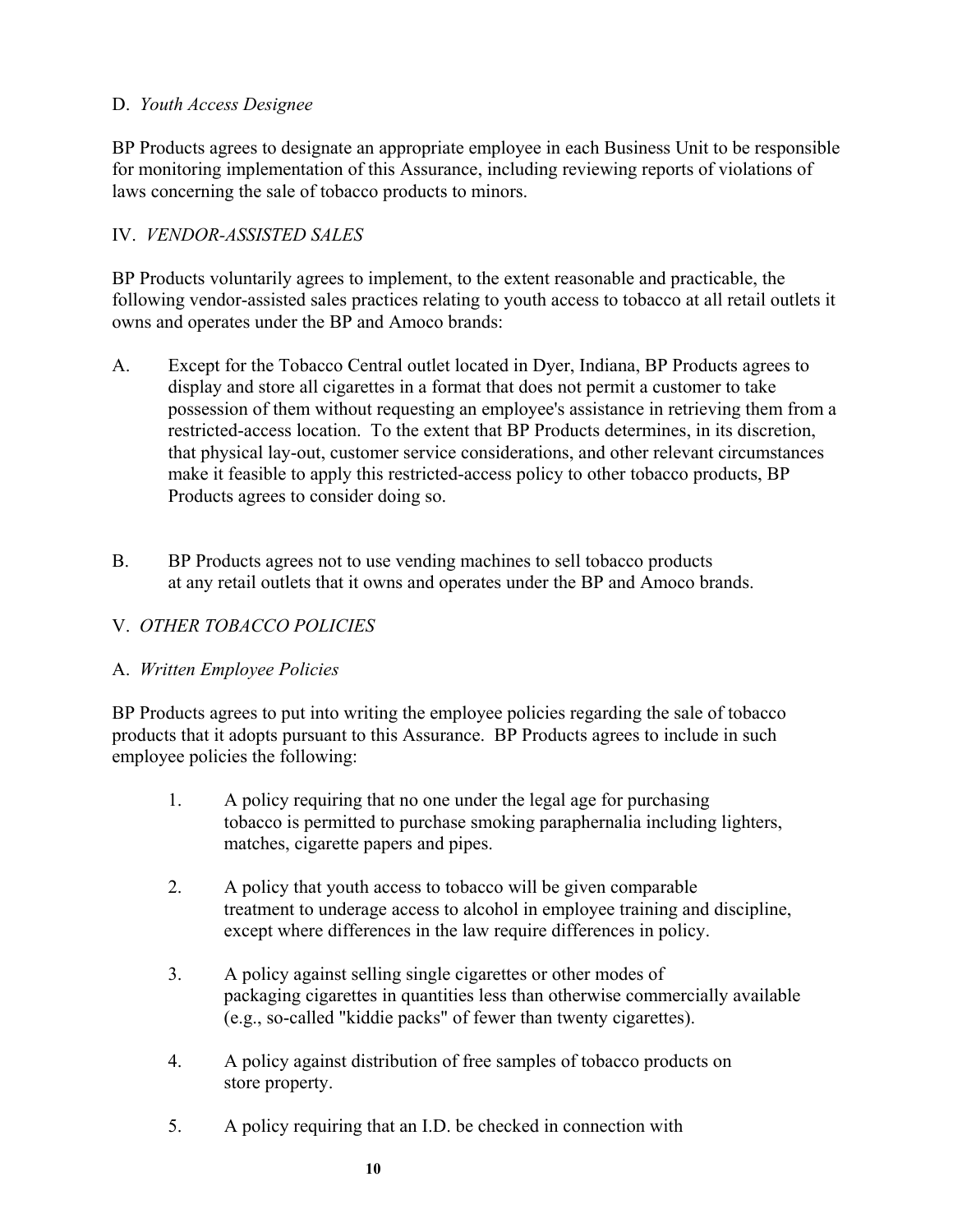tobacco purchases and tobacco paraphernalia purchases by persons under age 35.

6. Unless otherwise prohibited by law, a policy that only the following forms of photo-I.D. are acceptable for purposes of establishing legal age to purchase tobacco: (a) a valid driver's license; (b) a valid state-issued photo identification card; or (c) other approved means of identification specifically allowed by particular state laws.

#### B. *Implementation*

BP Products voluntarily agrees to abide by this Assurance for implementation at all retail outlets it owns and operates under the BP and Amoco brands. BP Products agrees to implement this Assurance at such outlets within ninety (90) days following the Date of Execution of this Assurance. BP Products will provide to employees who sell tobacco at company operated outlets a copy of the tobacco policies adopted pursuant to this Assurance, within ninety (90) days following the Date of Execution of such Assurance, or upon hiring if that occurs thereafter. BP Products will provide a copy of such policies to new employees as part of BP Products' training program for newly hired employees.

## C. *Retail Outlets Not Owned and Operated by BP Products*

The parties agree that the foregoing provisions of this Assurance apply to tobacco retailing policies, practices and procedures only at retail outlets owned and operated by BP Products under the BP and Amoco brands. None of the foregoing provisions of this Assurance is intended to apply to BP or Amoco branded retail outlets that are owned or operated by independent third parties, including jobbers, dealers and commission marketers. BP Products maintains that it has no control over the tobacco retailing policies or practices of these third parties. Nothing in this Assurance is intended to alter or affect in any way the status of such third parties as independent contractors of BP Products, or the rights or obligations between BP Products and any of its jobbers, dealers or commission marketers, including but not limited to any contractual or lease or indemnity relationships.

Within ninety (90) days following the Date of Execution of this Assurance, BP Products voluntarily agrees to take the following actions intended to reduce youth access to tobacco through BP and Amoco branded retail outlets that are not owned and operated by BP Products:

- 1. Provide to each BP and Amoco branded jobber, dealer or commission marketer written correspondence reminding them of the importance of preventing underage sales of tobacco products, the seriousness of complying with laws regarding youth access to tobacco, and noting the fact that failure to comply with such laws could constitute grounds for termination or non-renewal of their right to operate under the BP and/or Amoco trademarks at the non-complying outlet. Thereafter, correspondence bearing the same message will be sent twice a year to each such jobber, dealer or commission marketer.
- 2. Offer each BP and Amoco branded jobber, dealer or commission marketer the opportunity to participate in BP Products' tobacco compliance program as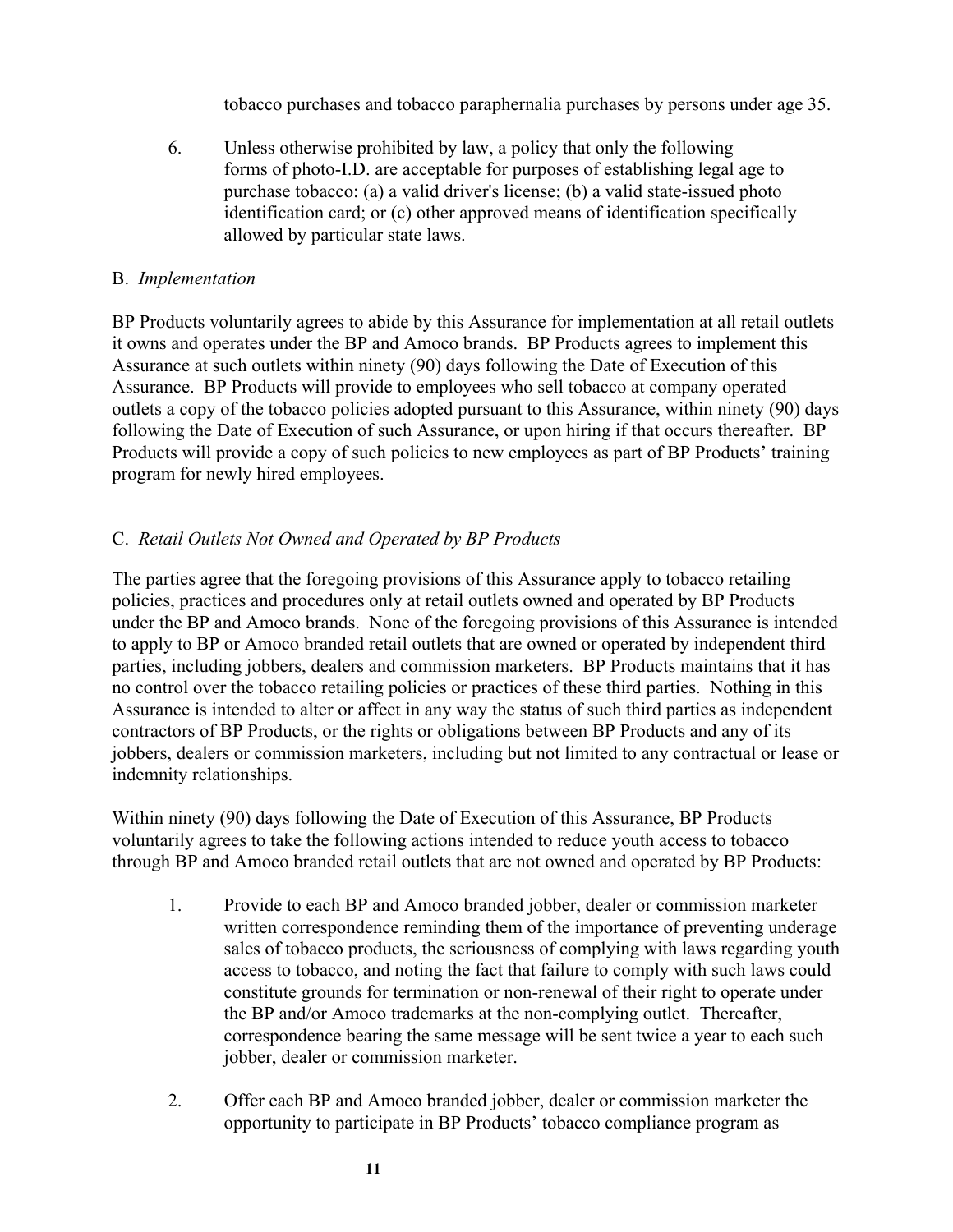described in Section III.B. above, provided that each jobber, dealer or commission marketer pays the reasonable cost of its participation.

- 3. In evaluating available legal options to discipline, terminate or non-renew a dealer, jobber or commission marketer's authorization to operate outlets under company trademarks, BP Products will give appropriate consideration under the circumstances in its discretion to tobacco violations, if any, by the jobber, dealer or commission marketer.
- 4. At the time a jobber, dealer or commission marketer enters into a written contract or contract renewal authorizing use of the BP or Amoco trademark, BP Products agrees to the extent permitted by law, including the PMPA, to incorporate provisions into such authorization agreement specifically requiring compliance with laws regarding youth access to tobacco and expressly providing that violation(s) of such laws could constitute grounds for termination or non-renewal of the trademark authorization agreement.

#### VI. *COSTS*

In recognition of the States' commitment of resources to this initiative, BP Products agrees voluntarily to pay, within sixty days of the Execution Date of this Assurance, the monetary sum of \$50,000, made payable to such accounts and addresses as the Attorneys General may direct. Such sum is to be divided by the States as they may agree, and is to be used by the individual States for attorneys fees or costs of investigation, or it shall be placed in or applied to consumer education, public protection, or local consumer aid funds, including for implementation of programs designed to decrease possession and use of tobacco by minors, or for any other purpose authorized by state law at the sole discretion of each State's Attorney General or as otherwise required by law.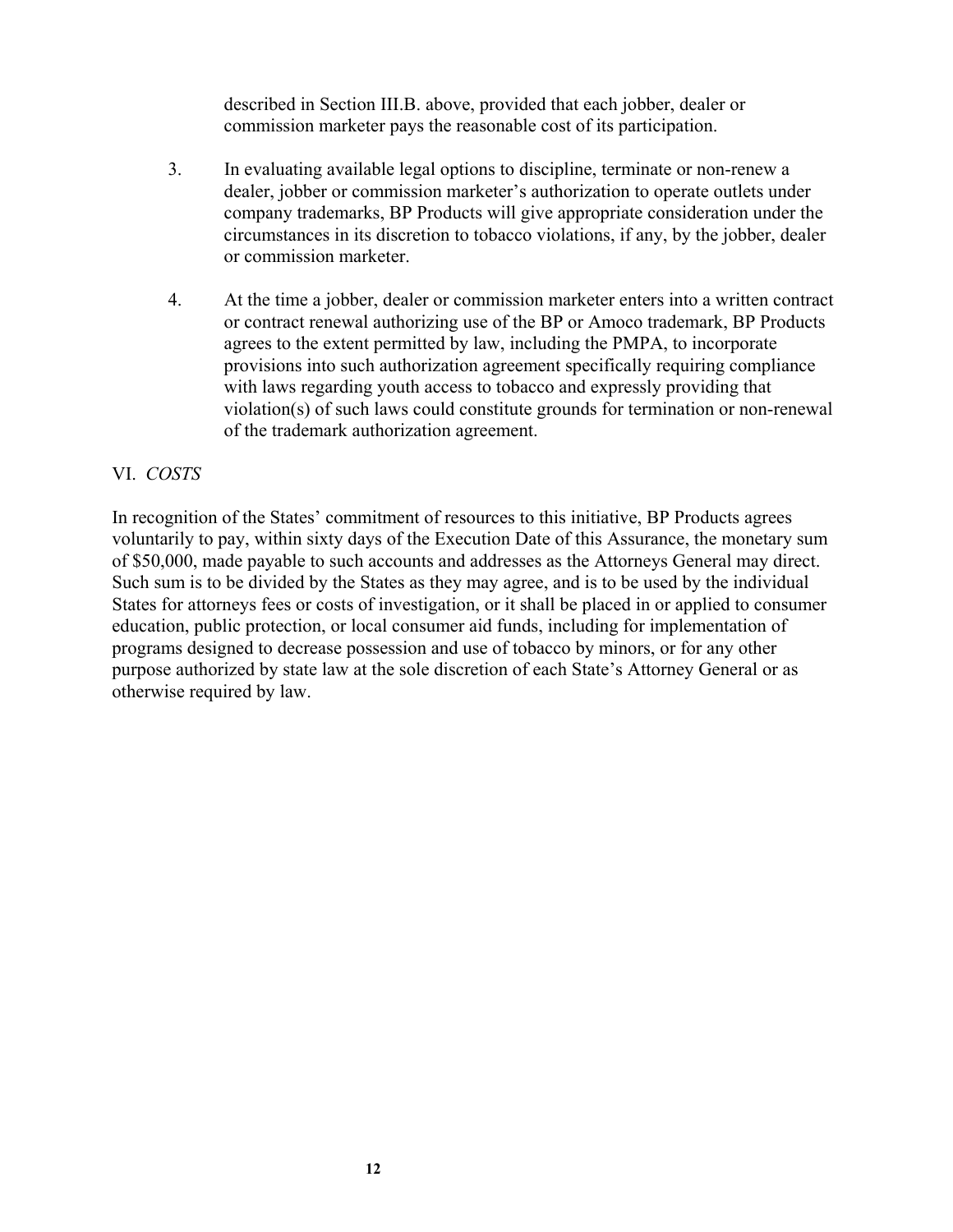DATED this  $\_\_\_\_$  day of  $\_\_\_\_\_\_$ , 2002.

## BP PRODUCTS NORTH AMERICA INC.

By: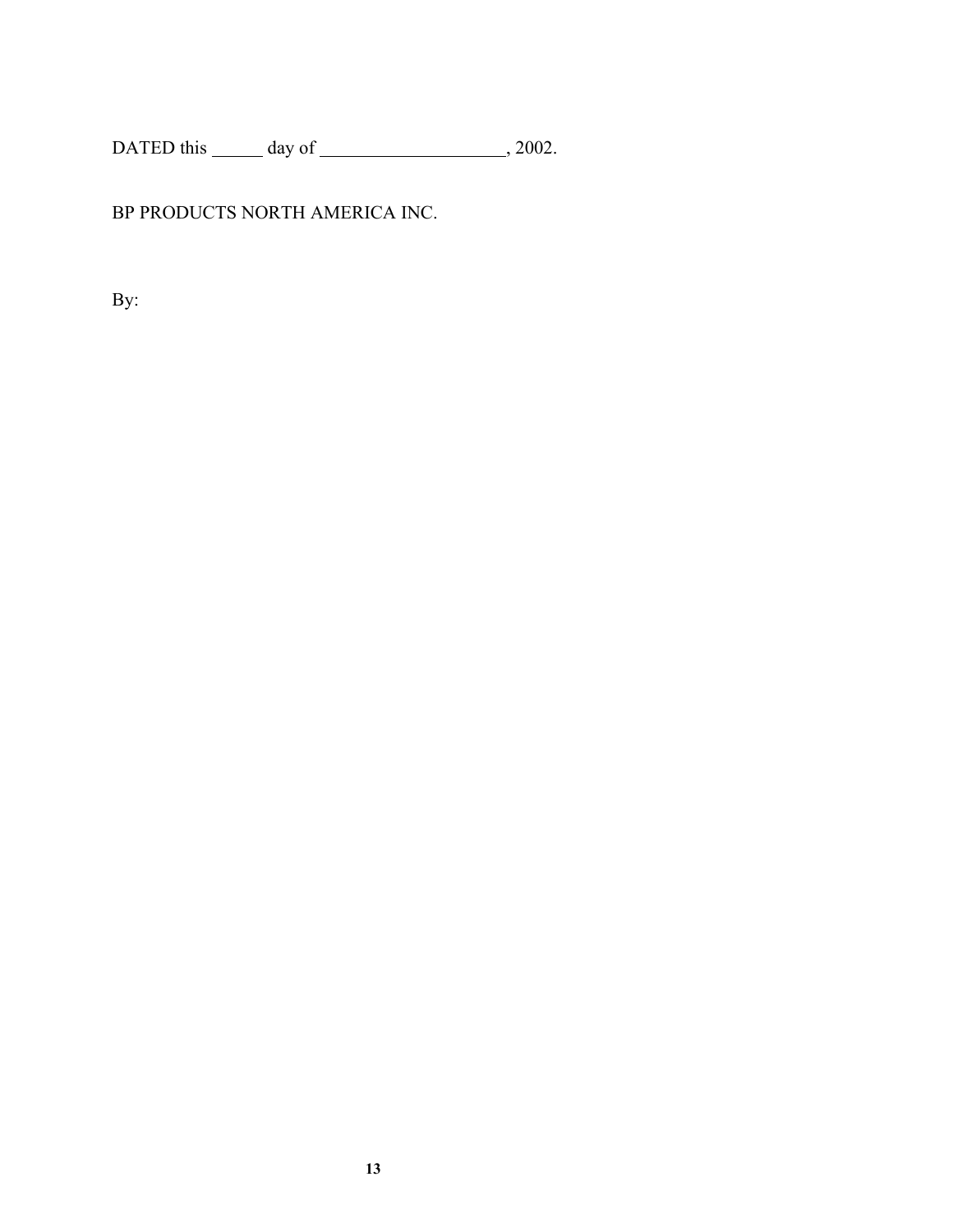RICHARD BLUMENTHAL Attorney General State of Connecticut JAMES FLEMING Commissioner of Consumer Protection STEPHEN R. PARK Assistant Attorney General

W. A. DREW EDMONDSON Attorney General State of Oklahoma PHILLIP L. STAMBECK Assistant Attorney General

THOMAS J. MILLER Attorney General State of Iowa STEVE ST. CLAIR Assistant Attorney General

JANET NAPOLITANO Attorney General State of Arizona DEBORAH A. NASTRO Assistant Attorney General

MARK LUNSFORD PRYOR Attorney General State of Arkansas EDWARD C. SWAIM Assistant Attorney General

BILL LOCKYER Attorney General State of California ALAN LIEBERMAN Deputy Attorney General

KEN SALAZAR Attorney General State of Colorado TERESA THOMSON Assistant Attorney General ALAN G. LANCE Attorney General

RICHARD E. DORAN Attorney General State of Florida JAMES A. PETERS Special Counsel

JOHN S. SMITH, III Administrator Governor's Office of Consumer Affairs ANNE S. INFINGER Director Legal Division Governor's Office of Consumer Affairs

THOMAS R. KELLER Acting Attorney General State of Hawaii ALEX R. BARRETT Deputy Attorney General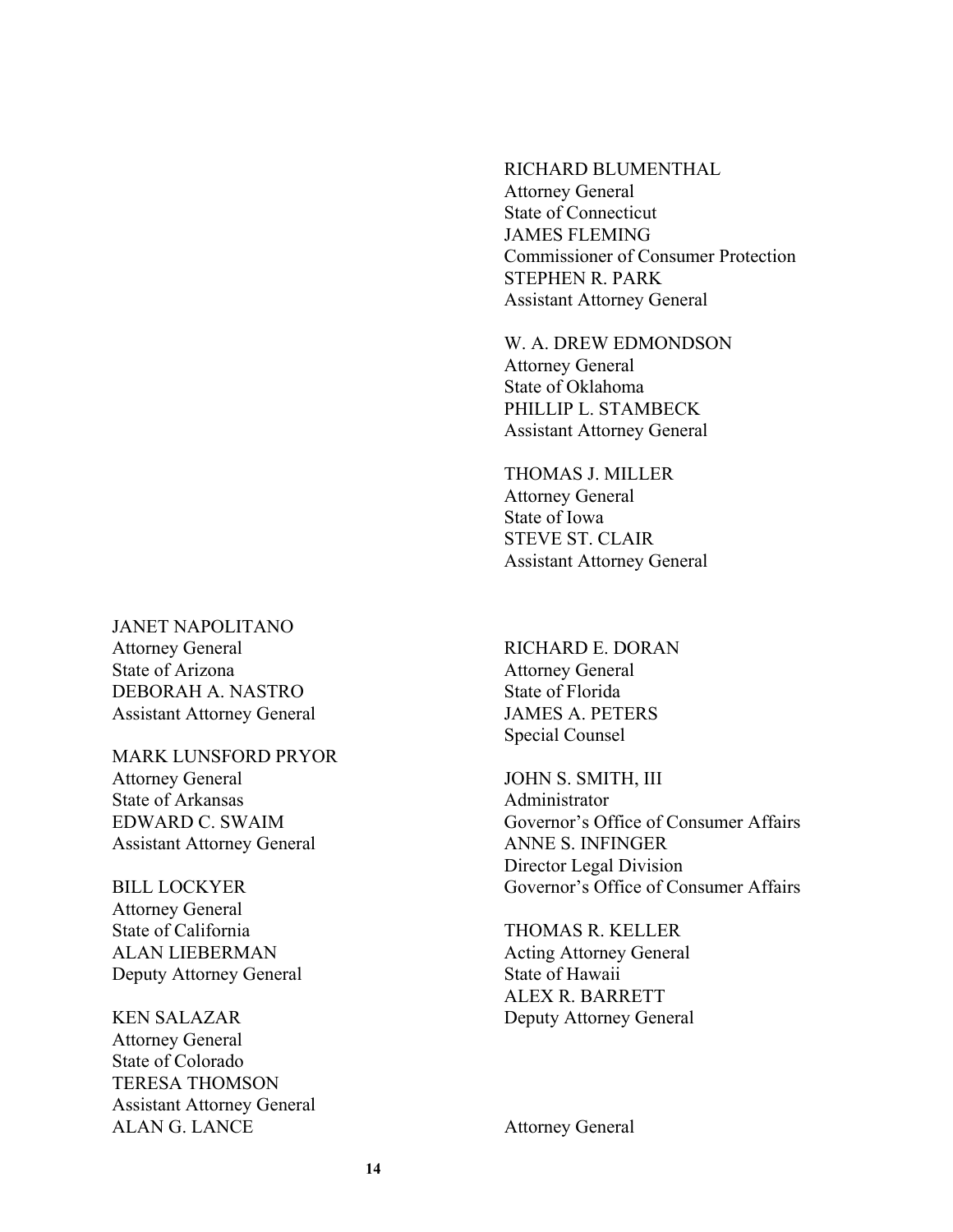State of Idaho BRETT DELANGE Deputy Attorney General

JAMES E. RYAN Attorney General State of Illinois KAREN WINBERG-JENSEN Assistant Attorney General

CARLA J. STOVALL Attorney General State of Kansas KRISTY L. HIEBERT Assistant Attorney General

ALBERT B. CHANDLER III Attorney General Commonwealth of Kentucky MICHAEL L. PLUMLEY Assistant Attorney General

RICHARD P. IEYOUB Attorney General State of Louisiana ARLENE D. KNIGHTEN Assistant Attorney General

G. STEVEN ROWE Attorney General State of Maine LINDA J. CONTI Assistant Attorney General

J. JOSEPH CURRAN, JR. Attorney General State of Maryland CAROL BEYERS Assistants Attorney General

JENNIFER M. GRANHOLM Attorney General State of Michigan STEWART H. FREEMAN Assistant Attorney General MIKE HATCH ELIOT SPITZER Attorney General

Attorney General State of Minnesota DAVID M. AAFEDT Assistant Attorney General

MIKE MOORE Attorney General State of Mississippi LEE MARTIN Special Assistant Attorney General

DON STENBERG Attorney General State of Nebraska LYNNE R. FRITZ Assistant Attorney General

FRANKIE SUE DEL PAPA Attorney General State of Nevada JOHN ALBRECHT Chief Deputy Attorney General

PHILIP T. McLAUGHLIN Attorney General State of New Hampshire DAVID A. RIENZO Assistant Attorney General

DAVID SAMSON Attorney General State of New Jersey ANTHONY TANCINI Deputy Attorney General MELISSA E. LIEBERMAN Deputy Attorney General

PATRICIA A. MADRID Attorney General State of New Mexico JESSICA L. SUTIN Assistant Attorney General

State of New York MELVIN L. GOLDBERG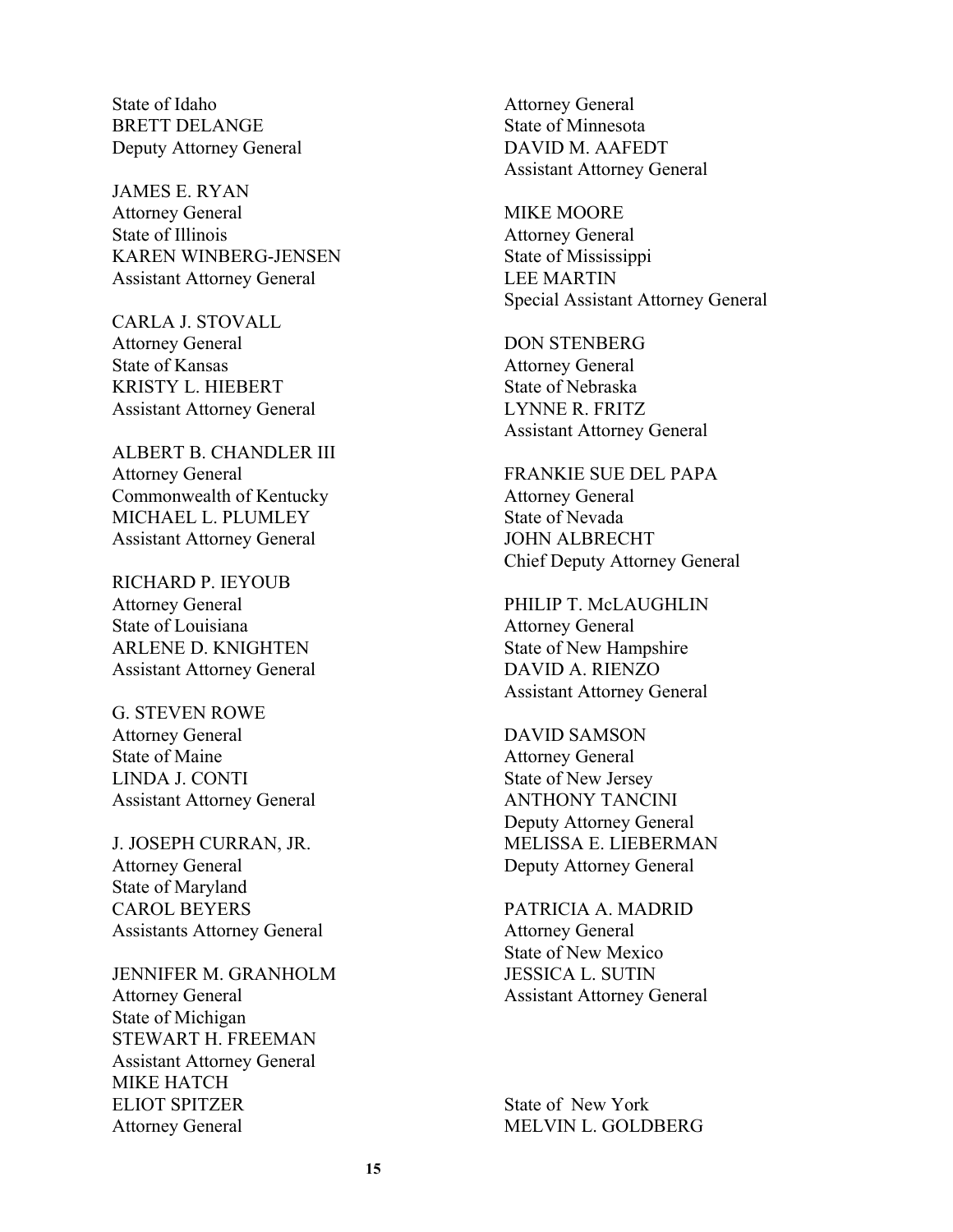Assistant Attorney General

BETTY D. MONTGOMERY Attorney General State of Ohio SUSAN C. WALKER Assistant Attorney General Tobacco Counsel JOSEPH L. PICCIN Assistant Attorney General

HARDY MEYERS Attorney General State of Oregon DREW A. LIANOPOULOS Assistant Attorney General

CHARLIE CONDON Attorney General State of South Carolina C. HAVIRD JONES, JR. Senior Assistant Attorney General

MARK BARNETT Attorney General State of South Dakota JEFFREY P. HALLEM Assistant Attorney General

PAUL G. SUMMERS Attorney General and Reporter State of Tennessee CAROLYN U. SMITH Assistant Attorney General LEIGH ANN ROBERTS Assistant Attorney General DAVID McCOLLUM Director, Division of Consumer Affairs

JEFFREY S. BOYD Deputy Attorney General for Litigation PAUL D. CARMONA Chief, Consumer Protection Division D. ESTHER CHAVEZ Assistant Attorney General

MARK L. SHURTLEFF Attorney General State of Utah JOEL A. FERRE Assistant Attorney General

WILLIAM H. SORRELL Attorney General State of Vermont JULIE BRILL Assistant Attorney General

GREG ABBOTT Attorney General State of Texas HOWARD G. BALDWIN, JR. First Assistant Attorney General